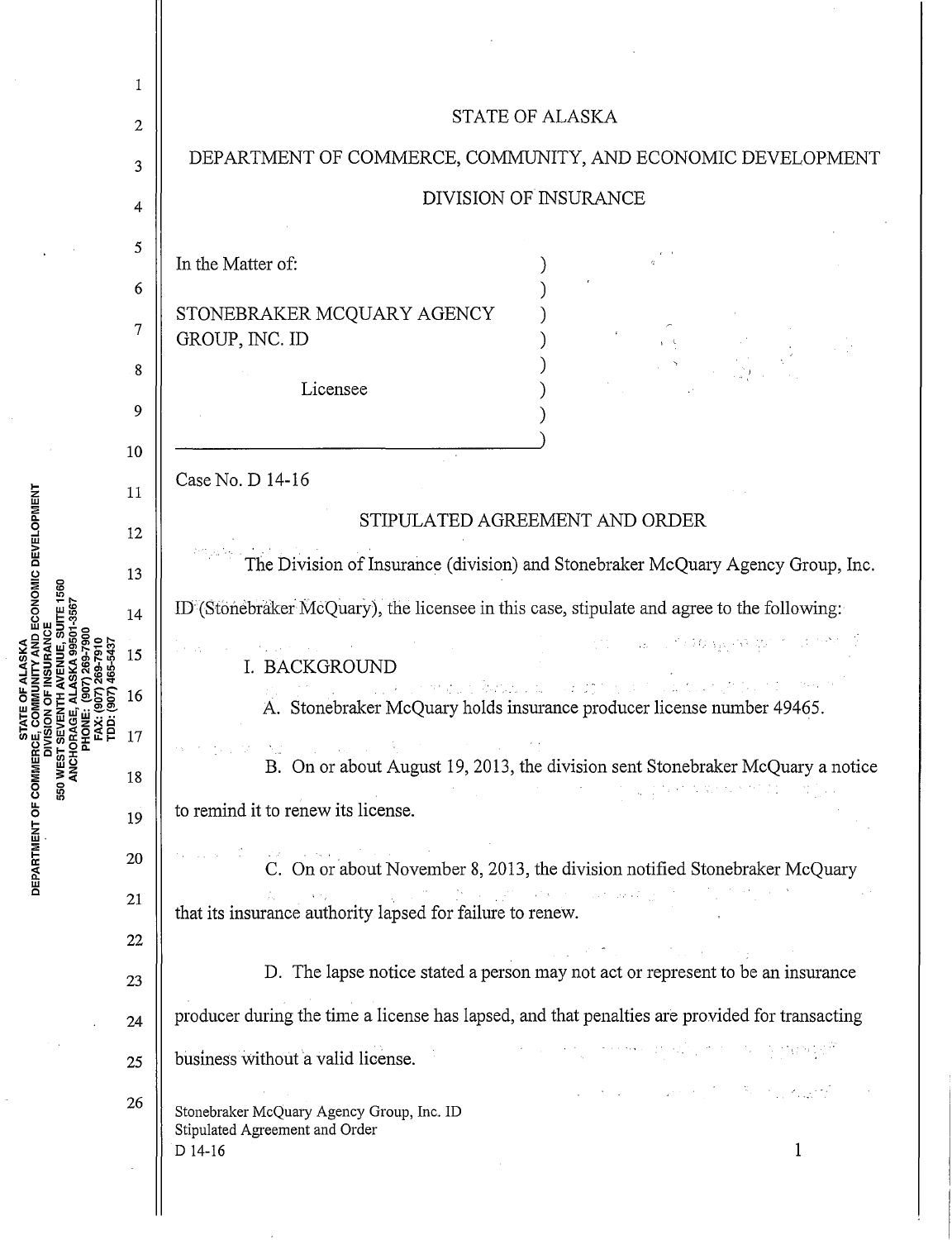7 10 DEPARTMENT OF COMMERCE, COMMUNITY AND ECONOMIC DEVELOPMENT<br>DIVISION OF INSION OF INSURANCE<br>550 WEST SEVENTH AVENUE, SUITE 1560 11 12 13 14 15 16 17 18 19 20 21

1

2

3

4

*5* 

6

8

9

22

23

24

25

26

E. As part of the filing requirements to reinstate the firm's license, Stonebraker McQuary provided notarized statements to the division indicating whether Stonebraker McQuary continued to transact business during the period in which Stonebraker McQuary was not appropriately licensed. These statements indicated that multiple transactions occurred during the unlicensed period, November 8, 2013 through May 20, 2014, with earnings of \$813.72. These transactions subject Stonebraker McQuary to civil penalties under AS 21.27.440.

II. TERMS OF AGREEMENT

1. Stonebraker McQuary agrees to pay a civil penalty under AS 21.27.440 in the amount of \$813.72 for the unlicensed activity that occurred from November  $8\degree$ 2013 through May 20, 2014, with \$400.00 suspended. The unsuspended penalty of \$413.72 is payable at the time Stonebraker McQuary has been notified that the director has signed the order adopting this agreement.

2. In the event that Stonebraker McQuary violates Alaska insurance laws during the next two years, the suspended portion of the penalty referenced in paragraph one will be reinstated. Stonebraker McQuary also will be subject to any and all sanctions authorized by the insurance laws including imposition of additional penalties.

3. By signing this agreement, Stonebraker McQuary understands and agrees that any failure to comply with the conditions of this agreement will be grounds to revoke, suspend, or not renew Alaska insurance producer license number 49465.

Stonebraker McQuary Agency Group, Inc. ID Stipulated Agreement and Order D 14-16 2 ķ,